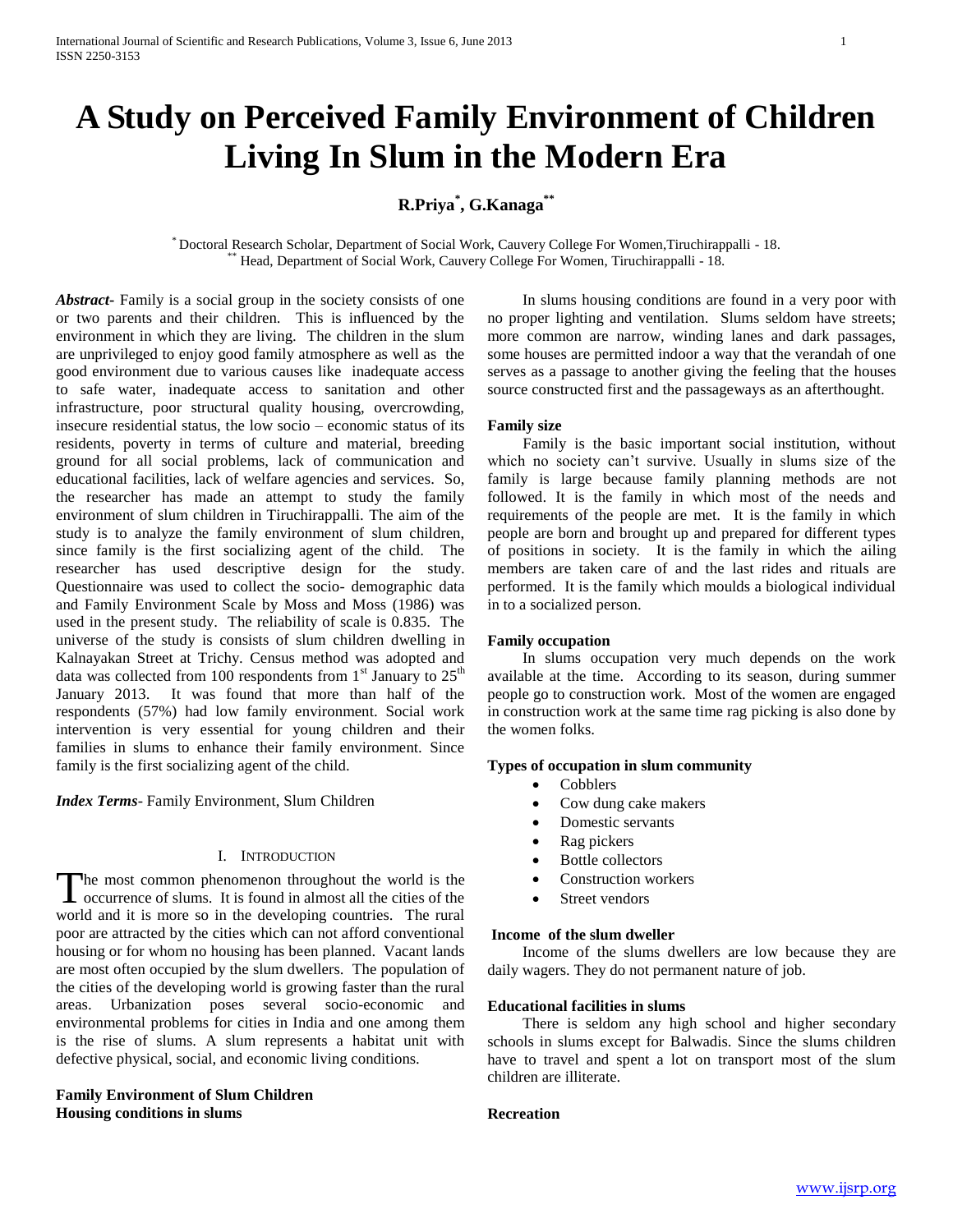Slum children only recreation is watching television and playing group games with friends or roaming about in streets.

# II. REVIEW OF LITERATURE

 **Dewitt. R. (2006) "**Slum dwellers, slum leaders and the Government Apparatus" attempted to probe in to the relations between the actors involved in the slum upgrading efforts in Madras, The study reveals that, inhabitants of madras slum workers had irregular job, with payment on a daily basis for men, the dominant job was coolie, often in the building sector. The main paid activity for women was house work for the richer families in near by parts of the city. In conclusion, it appears that main conformities of interest between the various actor groups exit between the slum leaders, government officials and the ruling party politicians. They are in the best position to manipulate the available resources for sum upgrading to their own benefit".

 **Pothens. K.P. (2007)** "A study on slum children in India reveals the various means of the entertainment for 27 % of the only source of entertainment is playing , for 18.3 % it is watching T.V., for 58 % it is gossiping with friends and the next6 % use various means for their entertainment such as playing cards , gambling, etc.,"

 **Tuko Tsujita & Kumar, D. (2009)** " To explore the prevalence and nature of gender based physical violence among women in slum population of UT Chandigarh to understand factors contributing towards physical violence to explore the perceived consequences of violence on women's health to examine the coping mechanism adopted by women while facing the violence. Slum population of UT Chandigarh, India. Married women in reproductive age willing to participate in the survey. 294 respondents by complete enumeration in the selected area. Study Variables: Age, educational status, religion, age at marriage, literacy, socio-economic status, and various aspects of violence like type of violence, perceptions regarding reasons of being victim of violence, coping mechanism, perceived consequences of physical violence etc.

 **Rebecca Juhus & Yang, (2009)** "Children from slums, low-income families are least likely to begin school with strong literacy skills. Although early childhood education programs exist, they are not reaching the large numbers of children who could benefit from early learning support, nor are they being implemented well by early childhood educators who have limited formal training (Further, strong evidence of effectiveness has been found for few programs: A recent review of experimental studies on the impacts of preschool curricula revealed that just 2 of 15 had significant positive effects on early literacy skills in slums"

## III. MATERIALS AND METHODS

# **Aim and Objectives**

- To analyze the demographic factors of the respondents
- $\div$  To analyze the family conditions of the respondents
- $\div$  To know about the educational qualification of the respondents as well as of their parents
- $\bullet$  To analyze the occupation of the respondents father
- $\div$  To analyze the occupation of the respondents mother
- To analyze the adjustmental problems of the respondents
- To analyze the socio economic status of the respondents
- $\bullet$  To analyze their relationship with the family members
- $\triangle$  To analyze the family type of the respondents

#### **Research design**

 The researcher attempted to describe the family environment of slum children in relation with cohesion, expressiveness, conflict, independence, achievement orientation, and control and Occupation. Hence it was felt to base the study on descriptive design.

#### **Universe and Sample**

 The study was carried out in Kalnayakan Street at Trichy. Census method was adopted and the data was collected from 100 respondents in that slum from  $1<sup>st</sup>$  January to  $25<sup>th</sup>$  January 2013.

#### **Research Instruments**

 The researcher used Questionnaire as the tool for collecting the data for the present study. The first part of the schedule covered the socio-demographic data of the respondents. "Family Environmental Scale by Moss and Moss (1986) has been used in the present study. There are 90 true or false items related to family with 10 domains such as cohesion, expressiveness, conflict, independence, achievement orientation, intellectual, cultural orientation, active recreational orientations, moral religious emphasis, organization and control. The reliability of the scale is found to be 0.835

#### IV. FINDINGS AND DISCUSSIONS

# **The findings related to socio – demographic factors**



Figure: 1 **Distribution of the Respondents by their Age**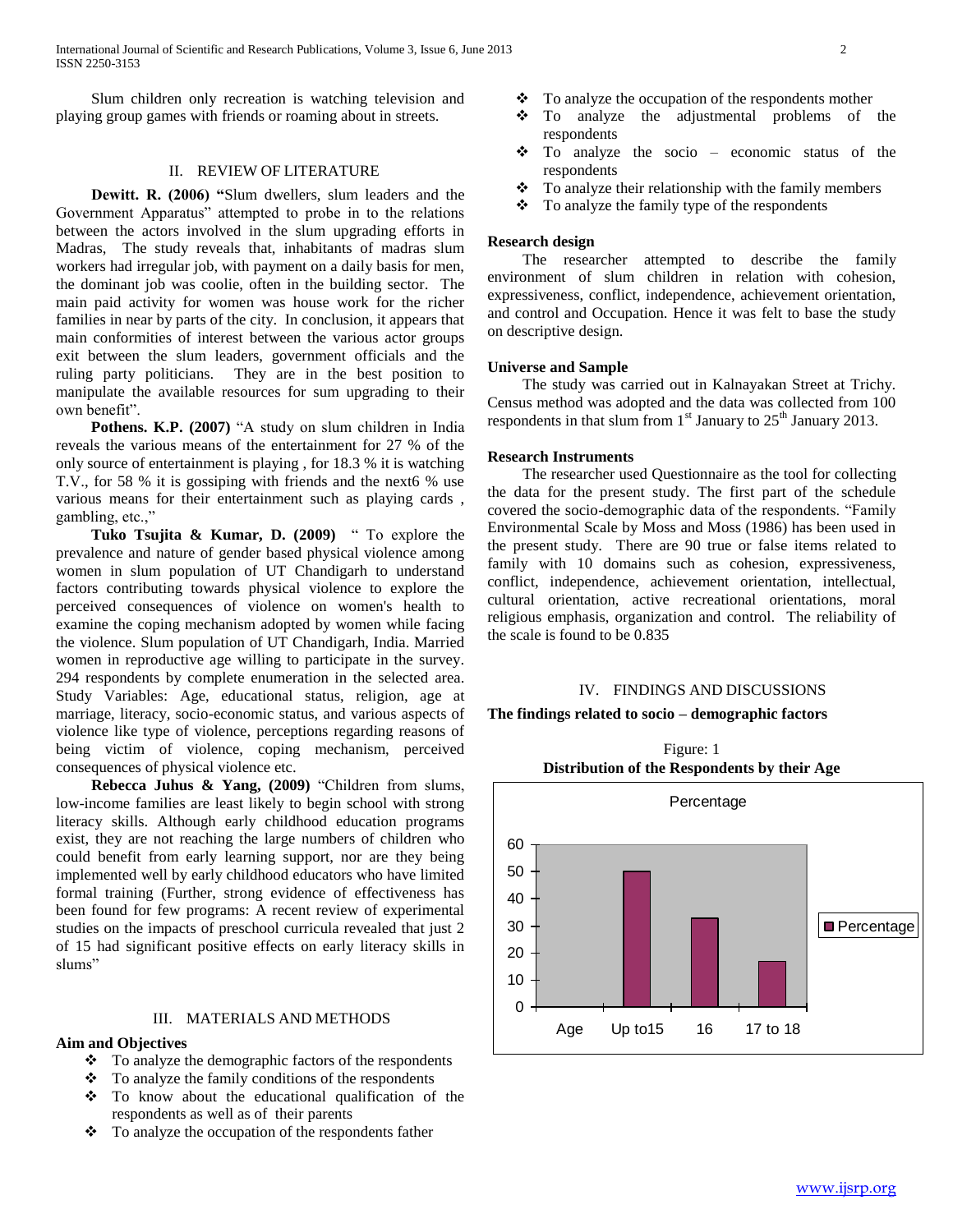International Journal of Scientific and Research Publications, Volume 3, Issue 6, June 2013 3 ISSN 2250-3153



Figure: 3 **Distribution of the Respondents by their religions**



Figure: 4 **Distribution of the Respondents by the number of family members**



Figure: 5 **Distribution of the Respondents by their Order of Birth**



Figure: 6 **Distribution of the Respondents by their Educational status**

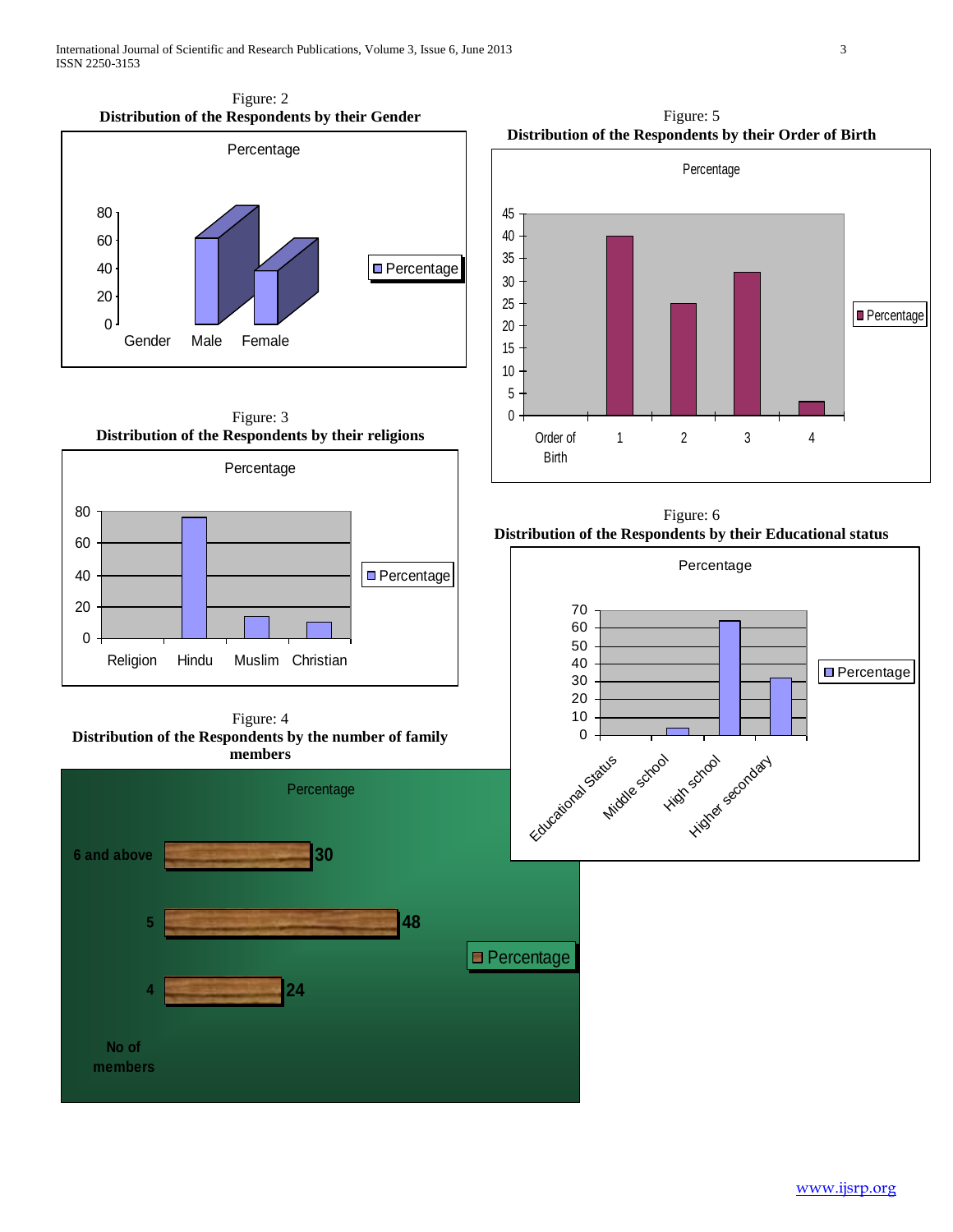International Journal of Scientific and Research Publications, Volume 3, Issue 6, June 2013 4 ISSN 2250-3153





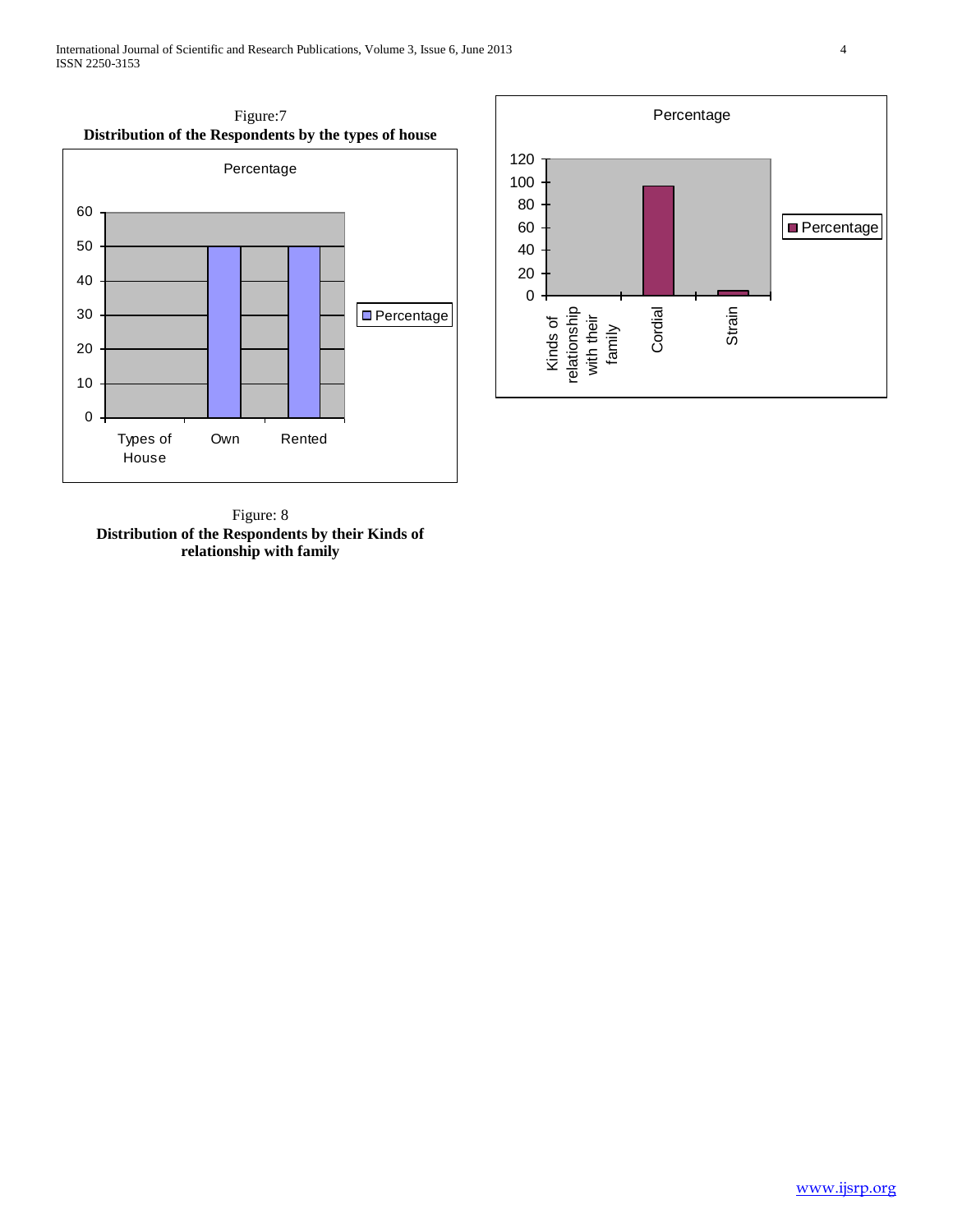| <b>S. No</b>   | <b>Level of Family Environment</b> | No. of Respondents (n:100) | Percentage |
|----------------|------------------------------------|----------------------------|------------|
| $\mathbf{1}$   | <b>Cohesion</b>                    |                            |            |
|                | Low                                | 76                         | 76         |
|                | High                               | 24                         | 24         |
| $\overline{2}$ | <b>Expressiveness</b>              |                            |            |
|                | Low                                | 66                         | 66         |
|                | High                               | 34                         | 34         |
| 3              | <b>Conflict</b>                    |                            |            |
|                | Low                                | 23                         | 23         |
|                | High                               | 77                         | $77\,$     |
| $\overline{4}$ | Independence                       |                            |            |
|                | Low                                | 61                         | 61         |
|                | High                               | 39                         | 39         |
| 5              | Achievement                        |                            |            |
|                | Low                                | 88                         | 88         |
|                | High                               | 12                         | 12         |
| $\sqrt{6}$     | <b>Intellectual Orientation</b>    |                            |            |
|                | $_{\text{Low}}$                    | 58                         | 58         |
|                | High                               | $42\,$                     | 42         |
|                |                                    |                            |            |

**Table 1 Distribution of the Respondents by their level of Family Environment**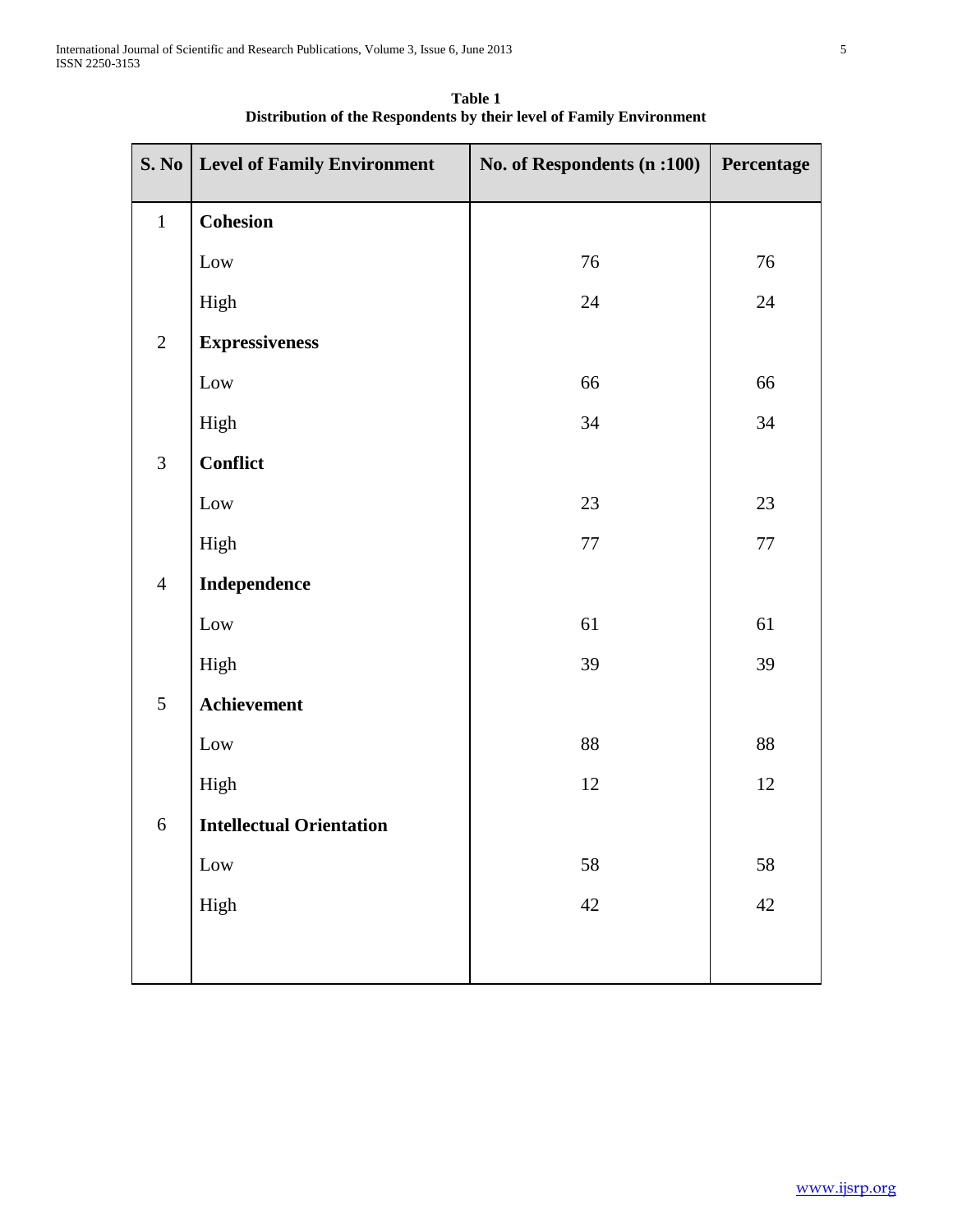While analyzing the level of cohesion, it was found that (76%) of the respondents level of cohesion is low. It was found that (66%) of the respondents level of expressiveness is low. It was found that thee level of conflict of the respondents (77%) is high. It was found that (61%) of the respondents level of independence is low. While analyzing the level of achievement, it was found that a (88%) of the respondents level of achievement is low. It was found that (58%) of the respondents level of intellectual orientation is low. It was found that a (58%) of the respondents level of active reaction is high. Regarding the level of moral religious orientation, it was found that (65%) of the respondents level of moral religious orientation is low. It was found that (51%) of the respondents level of organization is low. Regarding the level of control, it was found that a (82%) of the respondents level control is high. It was found that (57%) of the respondents had low level of family environment..

#### V. SOCIAL WORK INTERVENTION

 Role of a social worker is very essential to redress the problems faced the slum children.

- 1. Case work is an essential method to intervene with psychological problems of the slum children. Individual counseling should be given to redress their psychological problems.
- 2. Group work should be used for recreational purpose and educating them
- 3. Through community organization problems awareness can be created about the precautionary measures they have take at the time of disaster. Disaster management can also be another ingredient.
- 4. Social workers should be appointed on full time basis to mould the personality of the slum children.
- 5. A wide publicity of Government schemes for the welfare of children in particular should be made through mass media.

6. Suitable remedial measures should be taken to rehabilitate them and motivate them to study. The intellectual development of children is much essential for future development of the Nation.

## **REFERENCES**

#### **Books**

- [1] David. R.H. "The Slums Challenge and Response", Collier Macmillan Limited, London, 1964
- [2] Tuko Tsujita, S, United Nations Educational Scientific and Cultural Organisation Deprivation of Education "A Study of Slum Children in Delhi, India" 2009.
- [3] Pothens. K.P. "Slum Children in India", Print well Publishers, 2004.
- [4] Rebecca Juhus "Learning from Slums", London and New Jersey Zed books Limited, 2009.
- [5] "Shape Healthy Environments for Children-the feature of life", WHO Health Day –7 April 2003

#### **Journals**

- [6] Indian journals of Community Medicine official association of Indian association of "Preventive and Social Medicine", Volume 33, Page No: 278  $-$  279, 2008. (http:www.ijcm.org.in/article.asp? issn =0970.218 year=2008, issue of 22/07/08)
- [7] http:// www.ayushveda.com/ magazine/tips to enhance parents children – relationship// 25/07/2010 "Tips to Enhance Parents and Children Relationship", 2010.

#### **Other Resources**

- [8] http:www.jstor.org/pss/1168807 20/07/2010
- [9] http://toweston.met/cul/doc/7142524/ 21/07/2010
- [10] http://www.ijcm.org.in/article.asp?issn=0970.028year=2008vol33,issuef21/ 07/2010
- [11] Kiberafromwikipedia,thefreeencyclopediahttp://en.wikipedia.org/wiki/kiber a 22/07/2010

| International Journal of Scientific and Research Publications, Volume 3, Issue 6, June 2013 |  |
|---------------------------------------------------------------------------------------------|--|
| ISSN 2250-3153                                                                              |  |

| S.No             | <b>Level of Family Environment</b> | No. of of Respondents (n:100) | Percentage |
|------------------|------------------------------------|-------------------------------|------------|
| $\boldsymbol{7}$ | <b>Active Recreation</b>           |                               |            |
|                  | Low                                | 42                            | 42         |
|                  | High                               | 58                            | 58         |
| $\,8\,$          | <b>Moral Religious Orientation</b> |                               | 65         |
|                  | Low                                | 65                            | 65         |
|                  | High                               | 35                            | 35         |
| 9                | Organization                       |                               | 19         |
|                  | Low                                | 51                            | 51         |
|                  | High                               | 49                            | 49         |
| 10               | <b>Control</b>                     |                               |            |
|                  | Low                                | 19                            | 19         |
|                  | High                               | 81                            | 81         |
| 11               | Over all                           |                               |            |
|                  | Low                                | 57                            | 57         |
|                  | High                               | 43                            | 43         |